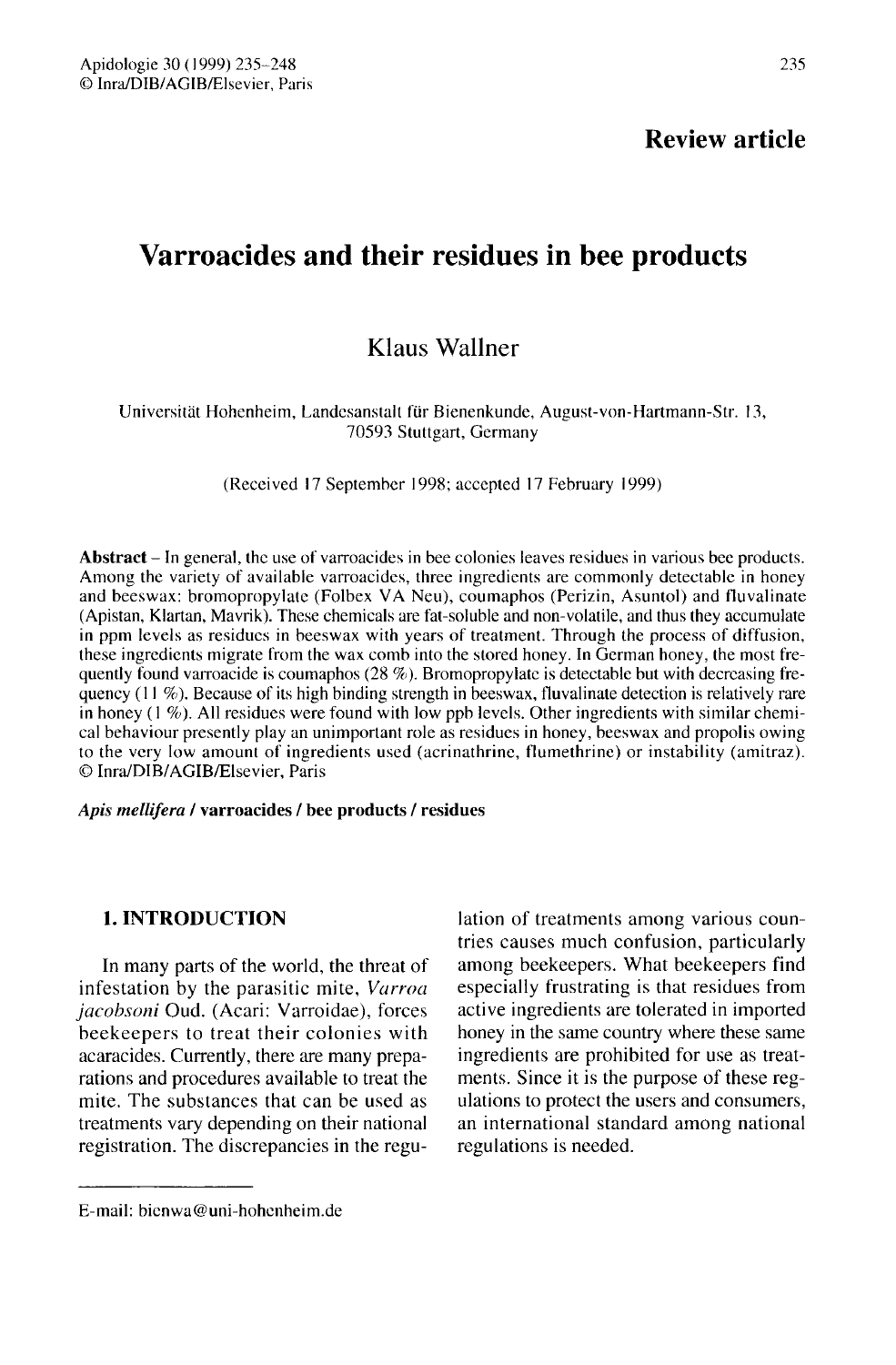Beekeepers and various industries benefit from the healthy and pure image that bee products present to the public. To protect this image, it is important to minimize or eliminate the residues of varroacides left behind in products in which purity and quality is expected. As food, honey must not fall short of this good image. In the cosmetic and pharmaceutical industries, beeswax is used extensively. Naturally, residues of insecticides or acaricides would not be acceptable in propolis, which is used in medicine for people in many countries.

## 2. ANALYTICAL CAPABILITIES

Inevitably, each treatment with acaracides leaves behind residues in the bee hive. Their detection depends on several factors, including the amount of active ingredient used, the chemical behaviour and, of course, the analytical capabilities in the laboratory. Many efforts have been made by scientists throughout the world to establish sensitive analytical methods for the detection of varroacides in honey and beeswax [1, 3, 11, 16, 18, 29, 42, 47, 48-49, 54, 61, 68]. The detection limits of the varroacides in honey are low (ppb levels  $< 10$ ). In beeswax, they actually can be detected with levels around 0.1 ppm.

The detection of ingredients that occur naturally in honey (e.g. formic acid, lactic acid, oxalic acid, essential oils) is difficult. These substances cannot be clearly identified as a residue. When treatments are applied according to recommendations [24, 33], the detected values fall within the same range as the natural variation in honey [12, 31, 36, 39, 45, 46, 57]. Therefore, a regular check of the residue level is not required. For these reasons, beekeepers would find these ingredients to be very suitable as varroacides. On the other hand, residues of synthetic insecticides or acaricides can be clearly identified, and as they are foreign substances in honey they have to be evaluated toxicologically. Independent of the residue values, these synthetics generally damage the image of honey and other bee products.

## 3. AMOUNT OF THE ACTIVE INGREDIENT

When impregnated carriers are inserted into the hive, the amounts of active ingredients in the strips can vary enormously among different formulations (table I). The precise amount of substance that is released per unit of time is unknown and may differ between treatments. The analysis of Apistan strips before and after use in colonies confirmed that only a fraction of the active

| Carrier                 | Active ingredient | Substance per strip           |  |  |
|-------------------------|-------------------|-------------------------------|--|--|
| Apistan                 | fluvalinate       | $800 \text{ mg}$              |  |  |
| Apivar                  | amitraz           | $500 \text{ mg}$              |  |  |
| Bayvarol                | flumethrine       | $3.6 \text{ mg}$              |  |  |
| Gabon PA                | acrinathrine      | $1.5 \text{ mg}$              |  |  |
| Drip solution*          | Active ingredient | Substance of two applications |  |  |
| Apitol                  | cymiazole         | $260$ mg                      |  |  |
| Perizin                 | coumaphos         | $64 \text{ mg}$               |  |  |
| Klartan/Mavrik 0.01 $%$ | fluvalinate       | $2.4 \text{ mg}$              |  |  |

Table I. Active ingredient in different carriers and drip solutions.

\* Dosage: 50 mL suspension per colony on each application.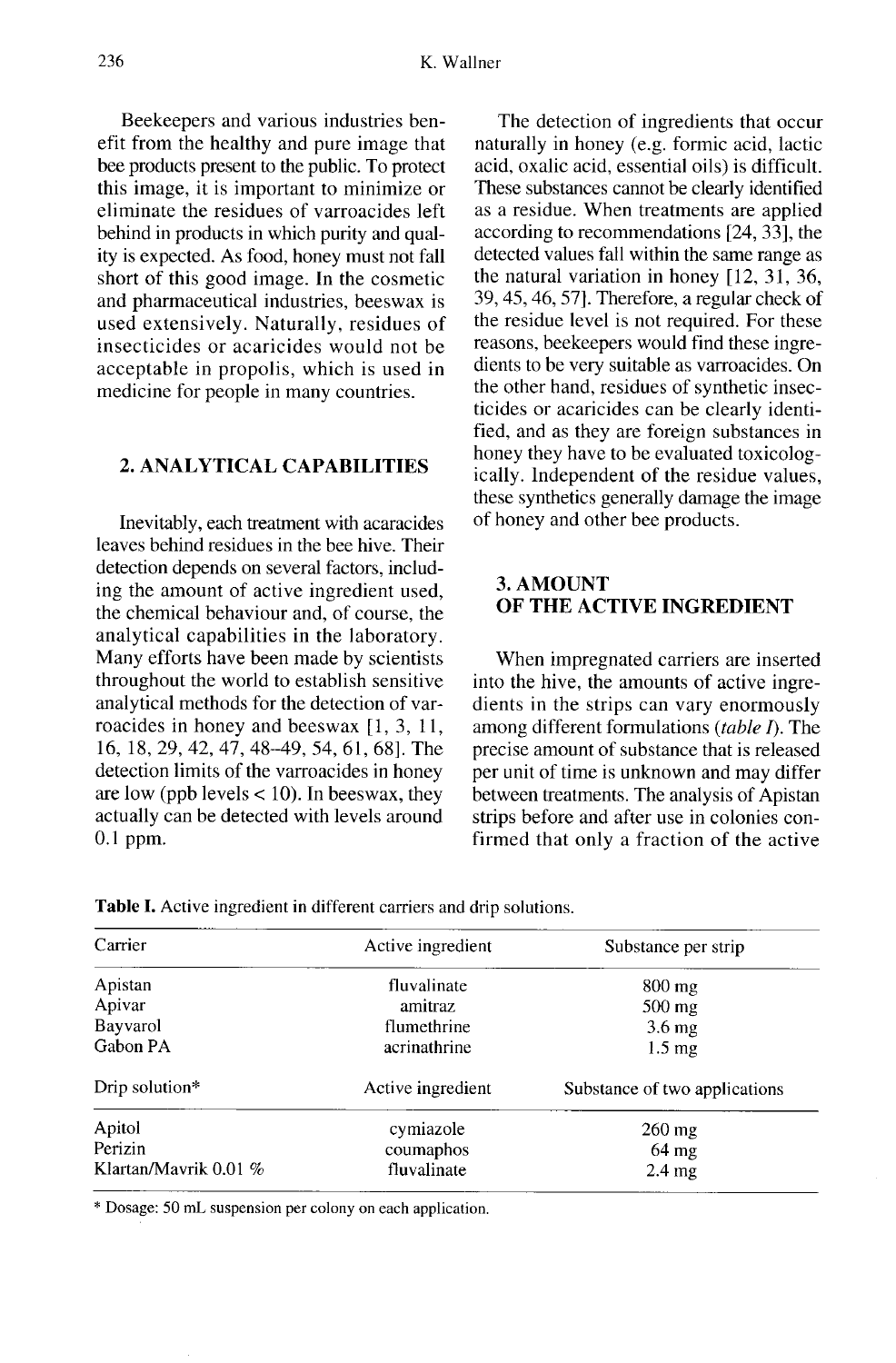ingredient in the strips would be sufficient for treatment [22]. The amount of substance finally distributed throughout the colony depends on the amount of active ingredient impregnated in the strip, on the activity of the bees and on the duration of the application. The more of the active ingredient a strip contains and the longer it is in contact with bees, the greater is the distribution of the ingredient within the colony and the higher the risk of measurable residues. Carriers with small amounts of active ingredient do not leave measurable residues in beeswax, even with excessively long applications. For this reason, residues of fluvalinate (Apistan) in wax can be found very often [14, 17, 40, 67] but residues of flumethrine (Bayvarol) or acrinathrine (Gabon PA) are found only rarely [5, 55, 64].

Acaricides which are used with similar efficacy as drip solutions (liquid formations that are dripped directly onto the bees) bring different amounts of ingredient into the bee hive [32]. Table I shows the amounts used of some more widely used acaricides, such as

Apitol, Perizin and Klartan or Mavrik (0.01 %). When the amount of ingredient increases, the risk of measurable residues also increases. Treatments with Apitol regularly create residues in honey at levels of around 100 ppb. When Klartan/Mavrik suspensions are used, detectable residues are very rare [59].

## 4. CHEMICAL BEHAVIOUR

The active ingredients of varroacides can be divided by into two main groups: the water-soluble (hydrophilic) and the fat-soluble (lipophilic) ingredients (table II).

## 4.1. Water-soluble chemicals

Water-soluble, active ingredients such as formic acid [45, 46], oxalic acid [39] and cymiazole [ 19, 60] endanger the quality of honey since these substances are diluted easily in honey. The use of these substances during the nectar flow always results in con-

Volatile or unstable Non-volatile Active ingredient of Fat/Wax soluble acrinathrine Gabon PA bromopropylate Folbex VA Neu coumaphos Perizin/Asuntol chlorfenvinphos **Birlane** chlordimeform Galecron/K79 Apistan/Klartan/Mavrik fluvalinate flumethrine Bayvarol tetradifon Tedion amitraz Apivar, Antivarroa thymol\* Api Life VAR majoram oil wintergreen oil Water soluble formic acid\* lactic acid\* oxalic acid\* cymiazole Apitol

Table II. The chemical character of some varroacides.

\* Substance can be found naturally in honey.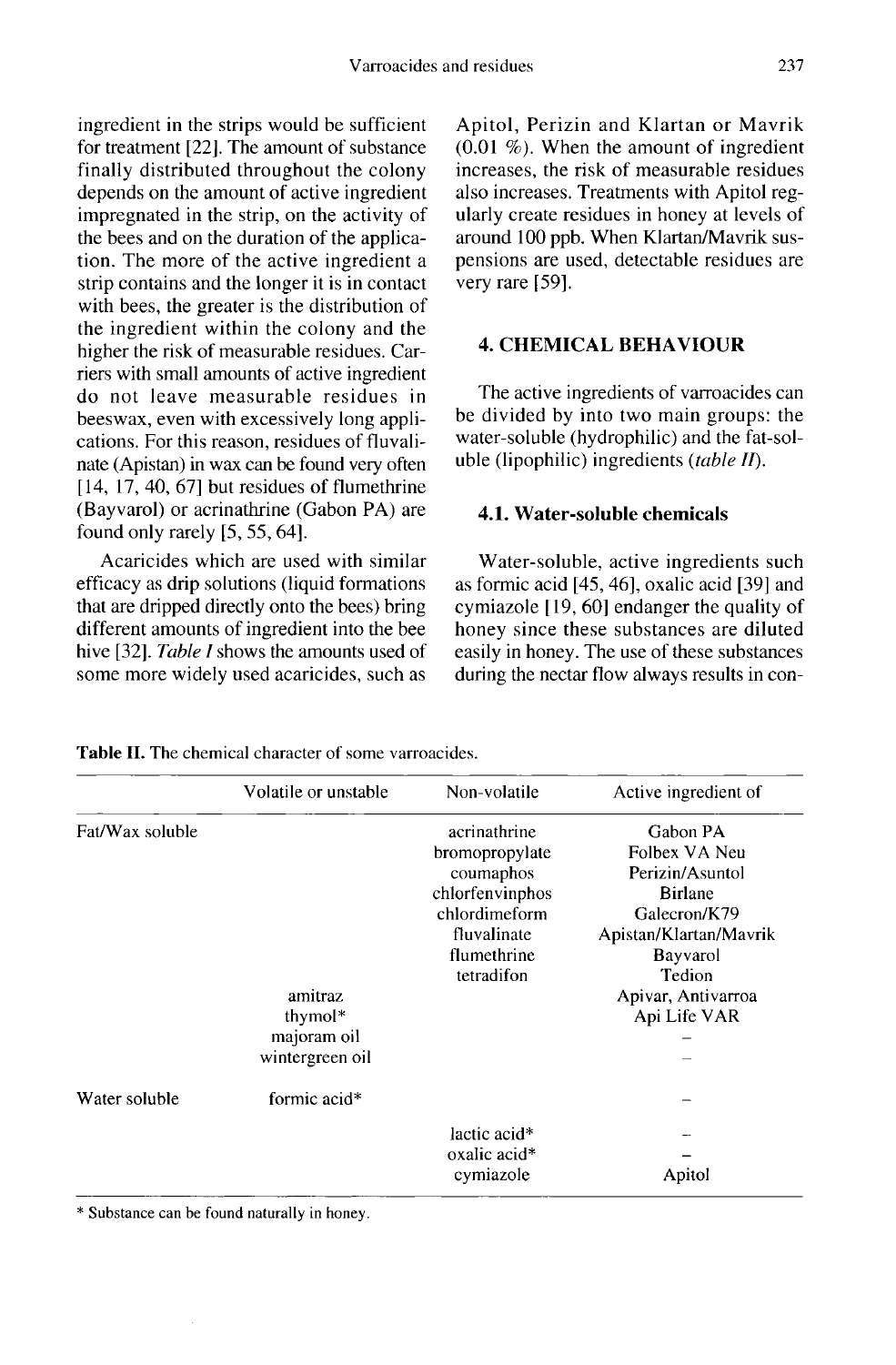siderable residues. Organic acids may also impart a false taste to the honey. The honey harvest or consumption of honey by bees in the colony reduces the available amount of substance in the hive. However, volatile residues such as formic acid decrease in stored food and extracted honey over time [12, 45]. Water-soluble ingredients have no negative long-term effect on beeswax quality since they are not stored in beeswax. Therefore, an accumulation of such substances in the wax does not occur.

#### 4.2. Fat-soluble, stable, active ingredients

The situation is different in the case of fat-soluble substances. First of all, these ingredients are stable and increase in the wax comb. From the wax, they migrate into the stored honey. Laboratory samples given the same conditions as in the bee colony showed this migration clearly [58]. The higher the concentration in the wax, the more residues that could be detected in the honey. Another negative effect is the contamination of wax particles in the honey [63]. Contaminated wax is a significant source of residues in honey because a natural degradation of varroacides in beeswax does not occur. Rather, there is an accumulation due to repeated applications. The capacity of beeswax is enormous and the recycling of old combwax into foundations does not change the content of the active ingredient [5]. Also, the technical capabilities for cleaning of wax are limited [56, 63]. Only the complete destruction of beeswax, by burning the wax as a candle for example, can destroy the stored ingredients [66]. Therefore, residues are detectable and the quality of the wax is permanently damaged in beeswax from all countries where these substances are used. In summary, fat-soluble ingredients, especially when they are stable and non-volatile, represent a great risk in apiculture of long-term residue accumulation.

## 4.3. Fat-soluble, volatile or unstable active ingredients

Within the group of fat-soluble active ingredients, there are varroacides whose concentration can decrease in beeswax. This decrease is because they contain semivolatile ingredients such as essential oils (e.g. thymol, wintergreen oil), and other substances, which can decay into metabolites (e.g. amitraz). During the application of the treatment, only some of the semi-volatile ingredients attach to the wax, while a majority evaporates because of the temperature of the hive [25]. As a result, the amount actually left in the wax is effectively reduced. Although, an accumulation of residue does not occur during the years of application, traces remain detectable in honeycomb [6]. The amount of the ingredient can also be effectively reduced during the recycling of old wax into foundations, if the wax is not only liquefied but also steamed.

#### 4.4. Amitraz is metabolized

A well-known representative of unstable, fat-soluble varroacides is amitraz, which has been used in several countries for many years. Amitraz is not stable in honey, and so almost completely degrades into several decomposed metabolites after 3-4 weeks [3, 27]. Therefore, all efforts to detect amitraz residues in honey have been unsuccessful [3, 10, 18, 34]. Amitraz also does not remain stable in beeswax. Conversely, beeswax seems to have an accelerating effect on the degradation of amitraz. Experiments with amitraz and bromopropylate on plates of aluminium foil and beeswax showed that amitraz on beeswax disappears within hours. Both ingredients were dissolved in acetone-hexane (1:1) with a concentration of 1 ng· $\mu L^{-1}$ . A series of thin beeswax and aluminium plates were stamped out and 5 μL of the solution were delivered through pipettes onto each plate. After a certain time, the plates were placed with 1 mL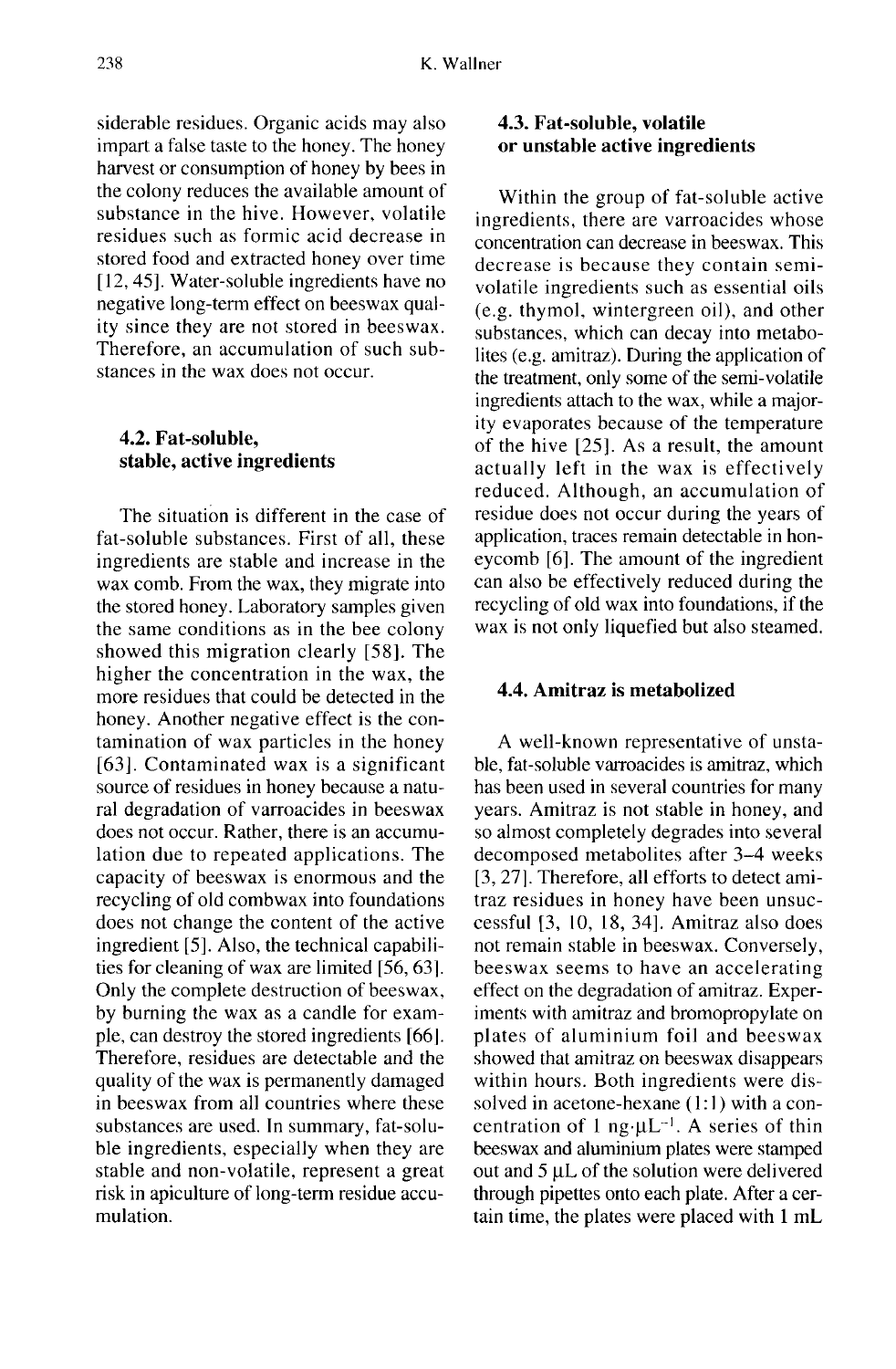acetone-hexane into vials with seals. The beeswax plates dissolved completely after shaking the vial. The analysis of the solution and the calculation were performed with a Shimadzu GC-MS QP 5050 system.

Figure 1 shows the rapid breakdown of amitraz on the beeswax plates. The active ingredient decays with room temperature into known metabolites, mainly into the poi sonous, volatile 2.4 dimethyl-aniline. As expected, the substance, bromopropylate, remained stable on both materials. Higher temperatures, which are common in foundation production, accelerate this degradation significantly. Therefore, an increase in amitraz in beeswax during the years of application can be excluded. Amitraz remains stable for months within other materials, such as aluminium foil or organic solvents.

## 5. DISTRIBUTION OF VARROACIDES IN THE BEEHIVE

Fat-soluble ingredients are distributed throughout the colony by the bees' legs and bodies. All inner surfaces of the hive that are walked on by bees, such as the frames, bottoms and covers, are coated with a very thin layer of wax. Lipophilic substances are stored there and may pass in measurable amounts into other bee products such as virgin wax and propolis. Therefore, it is not important in which form the substance was initially inserted into the bee hive. Smoke strips (Folbex VA Neu, Amitraz), or other diffusers, distribute the ingredient during application, covering the entire interior of the bee hive with a fine film composed of the substance. This includes open brood, stored pollen and uncapped nectar.

By using carriers, the active ingredient is only inserted into limited areas of the hive. Within a short time, the bees distribute this substance throughout the whole hive [67]. This very rapid distribution was discovered using radioactive marked wax [13] and confirmed with combs from fluvalinate- or flumethrine-treated colonies, which retained a varroacide effect in untreated colonies [9, 38]. Experiments with swarms from untreated colonies, which were placed in used hive bodies without foundation, showed measurable amounts of bromopropylate in the comb wax after a few weeks [8].



**Figure 1.** Stability of amitraz and bromopropylate on aluminium foil and on beeswax.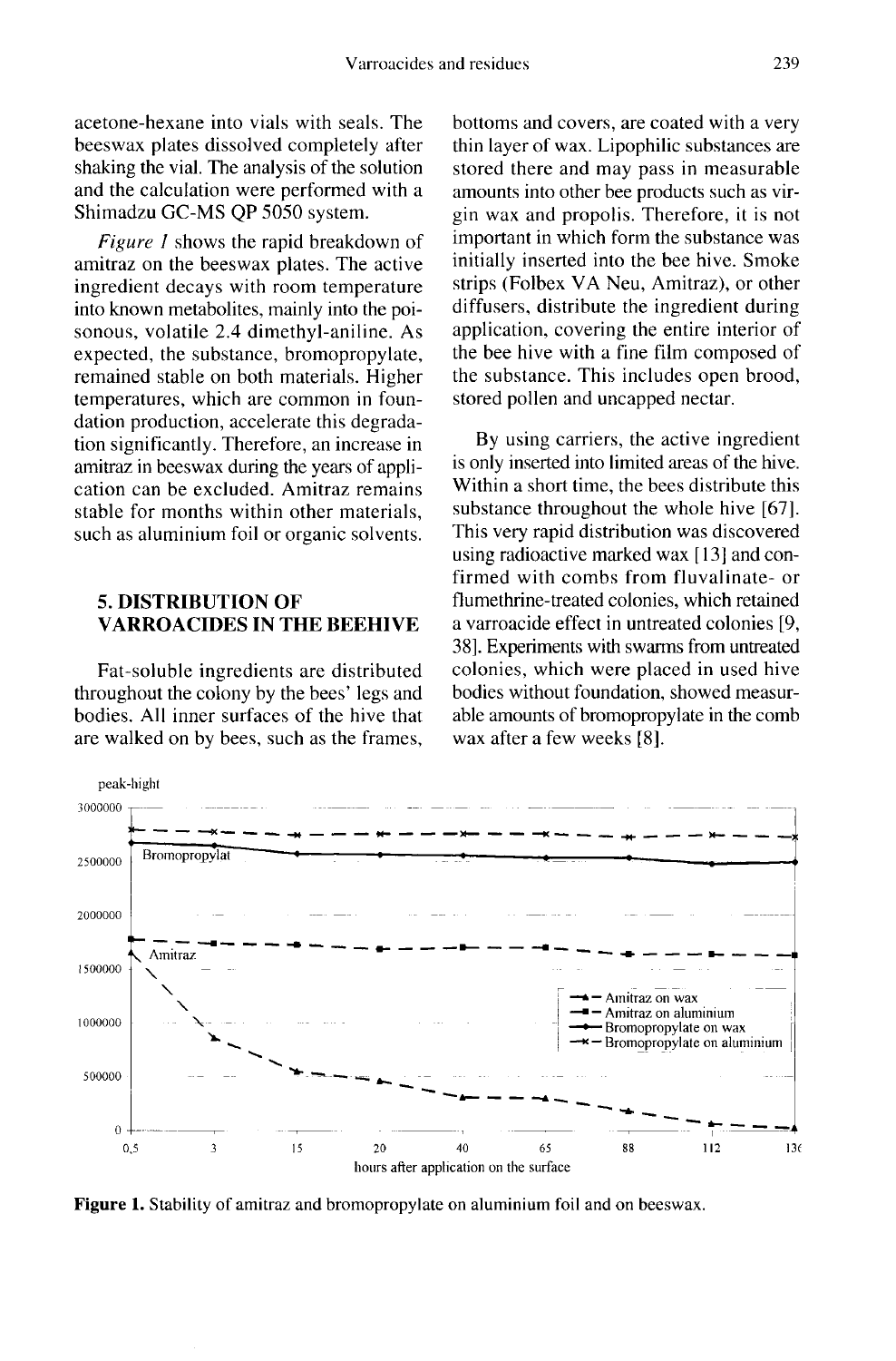Fat-soluble treatments such as coumaphos or fluvalinate can be detected in stored or extracted honey when beekeepers use drip solutions. The risk of residue accumulation is correlated with the amount of the ingredient used and the number of applications during the year. Drops of the suspension unavoidably land in open cells and contaminate the cell contents directly. Only 24 % of an applied coumaphos drip solution were found to reach the alimentary canal of bees, the rest of the solution remained in other places in the bee hive [52]. Furthermore, another method of residue accumulation has been observed during bee intoxication caused by plant-protective agents. When bees make contact with poisonous substances, they react by significantly increasing their food intake [62], which decreases the concentration of the active substance in the honey sac and thus weakens the poisonous effect. After a certain time, the bees regurgitate a portion of the contaminated food into the cells, causing the remaining cell contents and the cell walls to come into contact with the treatment.

Bees which mature and live in contaminated hives contain varroacides in the fat tissue of their bodies and on the surface of their bodies [65]. Swarms that originate from coumaphos-treated colonies with levels of coumaphos around 15 mg·kg<sup>-1</sup> in the wax secrete virgin wax that has residues with levels of more than  $1 \text{ mg} \cdot \text{kg}^{-1}$ . Similar results were shown from experiments with colonies that produced contaminated wax 6-18 months after the last treatment with coumaphos [53].

## 6. RESIDUES IN HONEY

Honey analysis in different laboratories showed that, with few exceptions, residues of the stable, lipophilic treatments can be found. Up to now, the following varroacides have been detected with ppb levels in honey: bromopropylate [7, 23, 29, 44, 57, 59], coumaphos [15, 21, 29, 50, 57, 59], fluvalinate [7, 14, 59], malathion [2, 50], diazinon

#### [21], chlordimeform [28] and cymiazole [19].

Since 1988, long-term studies have been carried out at the University of Stuttgart-Hohenheim, in which up to 1 000 honey samples are analysed per year within the scope for general quality control. In German honey, residues of three synthetic varroacides are detectable. They all belong to the group of non-volatile, fat-soluble substances.

## 6.1. Bromopropylate (Folbex VA Neu)

Although this ingredient has not been used in Germany for 8 years, in approximately 11 % of German honey bromopropylate residues can be found in amounts of 2-10 ppb. In 1996, the percentage of positive samples was 17.4 %, and in 1995 was 20.2 %. Without exception, these residues come from accumulation of the active ingredient in wax combs, on frames and hive walls, and from foundation made from contaminated wax. Ever since the high residue risk of this treatment was recognized, German beekeepers voluntarily discontinued its use. However, Folbex VA Neu is still registered. In the past, residues of bromopropylate were detected in honey with levels above 100 ppb.

#### 6.2. Coumaphos (Perizin/Asuntol)

Today, Perizin is the most frequently used drip solution in German apiaries. It is mainly used during the wintertime in colonies without brood, but sometimes it is also used in late summer in multiple treatments in colonies with brood. Coumaphos represents the most frequently detectable varroacide in honey. In 1997, approximately 28 % of examined honey were contaminated with levels between 2 and 15 ppb. Similar residue levels were found in 1995 and 1996 in 24.5 and 31 % of the analysed samples, respectively.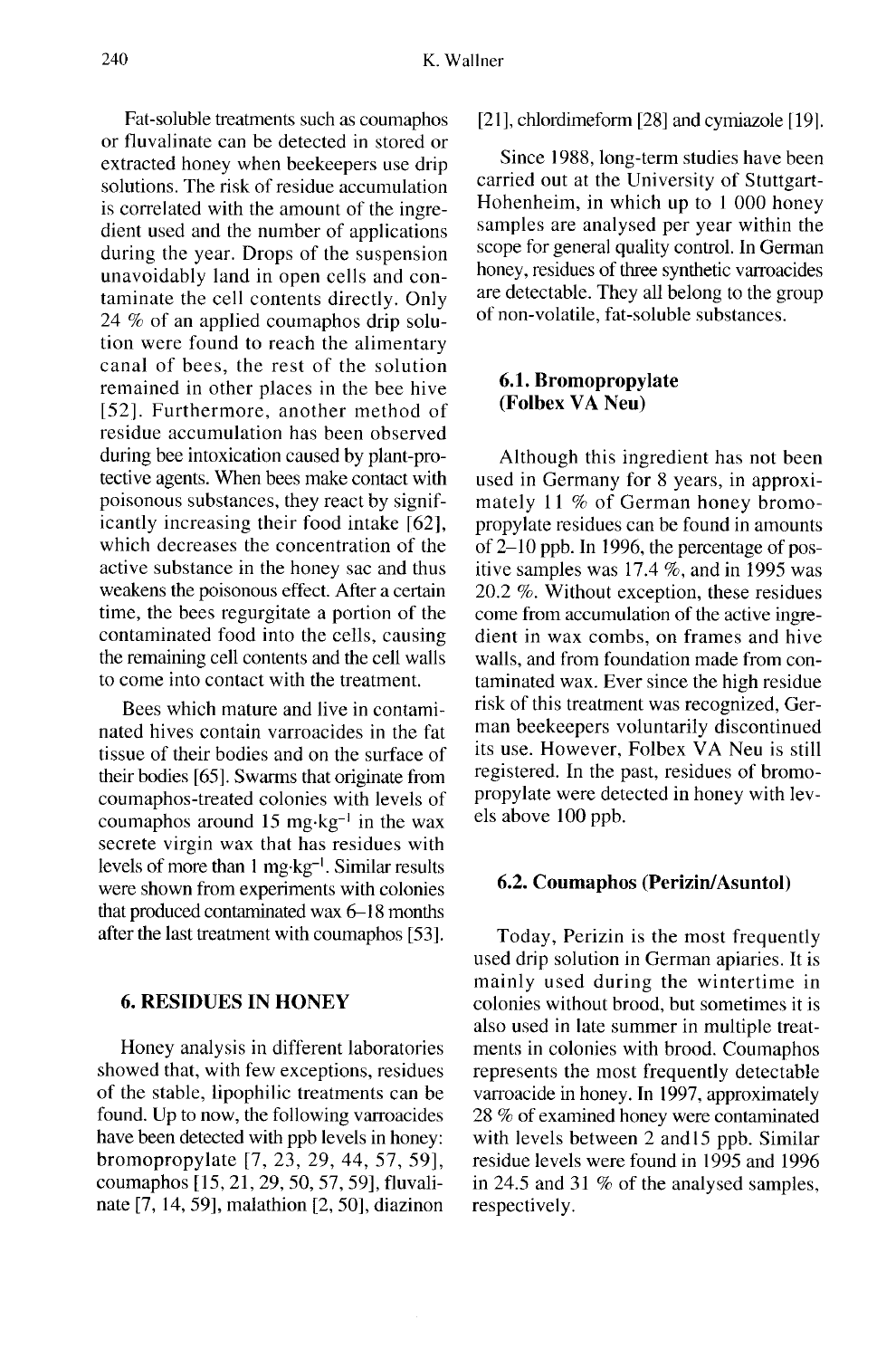## 6.3. Fluvalinate (Klartan/Mavrik/Apistan)

Fluvalinate belongs to the group of synthetic pyrethroids. It is used for control of V. jacobsoni worldwide [35, 51]. Impregnated carriers are inserted into the colony with amounts of fluvalinate in grams. In drip solutions, the necessary amount of ingredient is extremely low in comparison to other systemic varroacides (coumaphos, cymiazole) (table I). Residues in German honey are found only rarely when mistakes occur in the application and/or in the preparation of the drip solution, and if residues in the wax are at a high level after several years of application. In these instances, the substance migrates by diffusion from the comb into the honey. Fluvalinate can be found in 1 % of honey produced in Germany with residue levels between 2 and 7 ppb. Higher amounts reaching 40 ppb were found in honey from eastern Europe, and are also reported from other countries [30]. Recently, fluvalinate-resistant mites have appeared in several countries, which indicate that the continued use of the whole group of synthetic pyrethroids is questionable [37, 51]. The remaining synthetic varroacides play a subordinate role in residues in German honey.

There are few publications on the stability of residues in honey. In laboratory tests with spiked honeys, a reduction of over 90 % of coumaphos and malathion residues was found after storage for 3 months [50]. In the case of fluvalinate, similar observations were made, as well as the observation that these substances degrade into several metabolites [26]. Nevertheless, there is no confirmation of this described rapid instability of coumaphos and fluvalinate in honey in the long-term studies at Stuttgart-Hohenheim.

#### 6.4. National regulations

For consumer protection, the acceptable residue levels in honey are determined nationally (MRL: maximum residue levels) and influence the procedures for checking food in individual countries. National regulations are not homogeneous (table III) which causes problems in the international marketing and trade of honey. Generally, the permitted residue levels of synthetic varroacides in honey are very low; although

|                | Italy | <b>Netherlands</b> | Germany | Switzerland              | EU     | <b>USA</b> |
|----------------|-------|--------------------|---------|--------------------------|--------|------------|
| Coumaphos      | $10*$ | $50^{\#}$          | 10      | 50                       | n.c.   | n.c.       |
| Amitraz        | $10*$ | $20^{#}$           | $10*$   | 10                       | 200    | 1 000      |
| Fluvalinate    | $10*$ | $50^{\#}$          | $10*$   | 50                       | n.c.   | 50         |
| Flumethrine    | $10*$ | n.c.               | $10*$   | 5                        | no MRL | n.c.       |
| Cymiazole      | $10*$ | 500                | $10*$   | 500                      | 1 000  | n.c.       |
| Bromopropylate | $10*$ | $50^{\#}$          | $100 *$ | 100                      | n.c.   | n.c.       |
| Tetradifon     | $10*$ | $0^{\sharp}$       | $10*$   | n.c.                     | n.c.   | n.c.       |
| Chlordimeform  | $10*$ | 0#                 | 10      | n.c.                     | n.c.   | n.c.       |
| Thymol         | n.c.  | n.c.               | n.c.    | 800                      | no MRL | n.c.       |
| Lactic acid    | n.c.  | n.c.               | n.c.    | $40 \text{ meq·kg}^{-1}$ | no MRL | n.c.       |
| Oxalic acid    | n.c.  | n.c.               | n.c.    | $40 \text{ meq·kg}^{-1}$ | n.c.   | n.c.       |
| Formic acid    | n.c.  | n.c.               | n.c.    | $40 \text{ meq·kg}^{-1}$ | no MRL | n.c.       |
|                |       |                    |         |                          |        |            |

**Table III.** Official limits of varroacide residues ( $\mu$ g·kg<sup>-1</sup>) in honey (from Piro [41]).

\* Generic limit; # zero tolerance (= detection limits of analytical method).

n.c.: not considered; no MRL: limit is not necessary.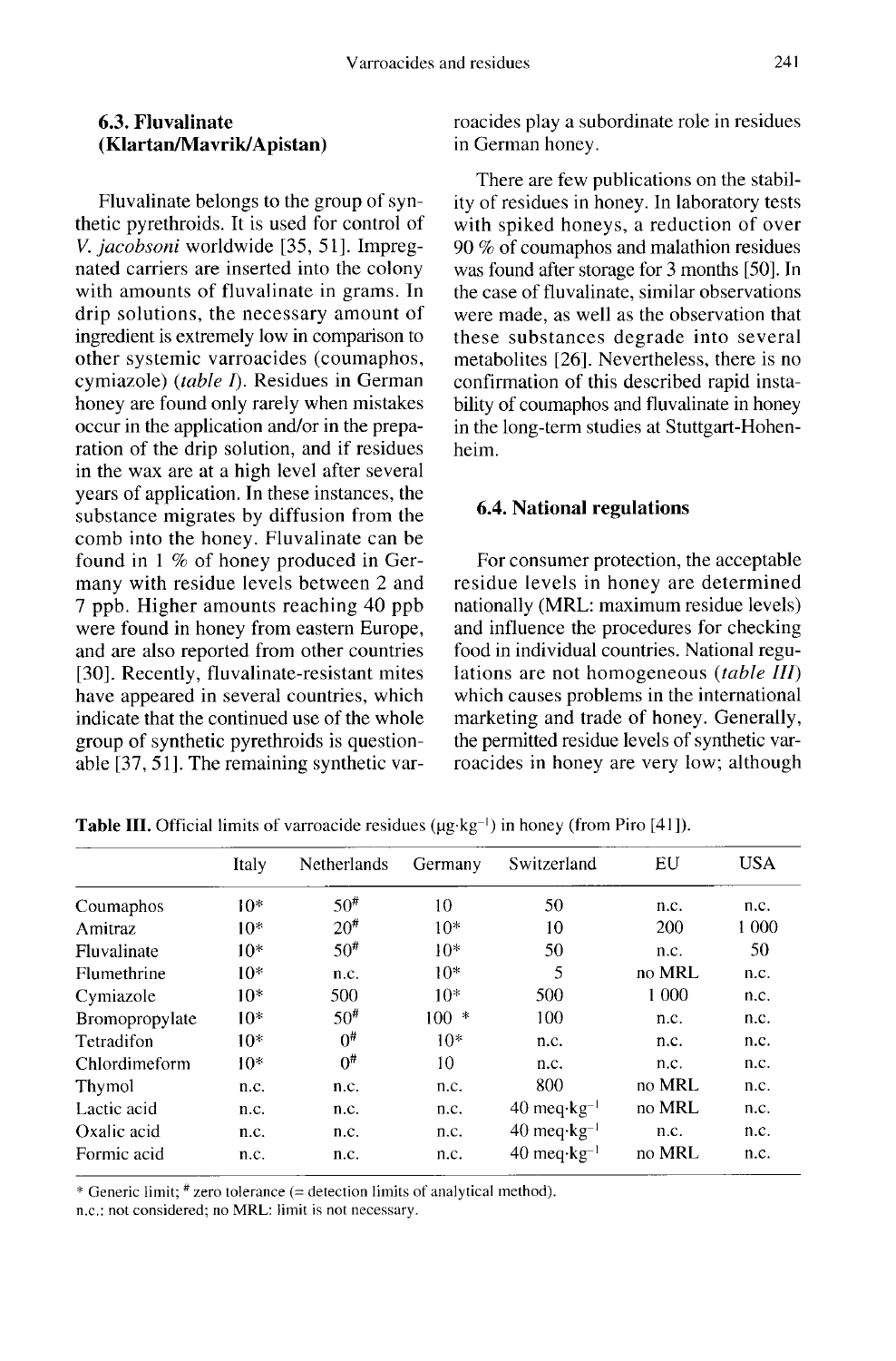honey consumption is considerably lower than other foods, in which higher levels are tolerated (e.g. meat and vegetables). Harmonization of these permitted levels is being planned currently among European countries and perhaps others as well [41].

## 7. RESIDUES IN WAX

Most of the fat-soluble substances, with the exception of amitraz, are widely used as varroacides and can be found with ppm levels in beeswax. Up to now, the following varroacides have been detected in wax: bromopropylate [4, 23, 44, 57, 67, 64], coumaphos [15, 53, 57, 64, 67, 68], fluvalinate [7, 14, 17, 30, 34, 43, 64], flumethrine [5] and tetradifon [64].

Because of the very small amount of substance used, levels of acrinathrine and flumethrine in beeswax from apiaries can be expected to be below the detection limit of most laboratories. Since 1993, 300-400 beeswax samples have been analysed per year at the University of Hohenheim. Most of these samples were received directly from beekeepers.

## 7.1. The current situation

The situation is not homogeneous, since beekeepers' concepts of treatments can vary greatly. The active ingredients listed in the above paragraph are detectable in beeswax and as residues in honey. The measured values of bromopropylate, coumaphos and fluvalinate are in the ppm area (detection lim-<br>valinate are in the ppm area (detection lim-<br>its 0.5 mg·kg<sup>-1</sup>). More than 90 % of the<br>examined local samples are contaminated examined local samples are contaminated. Often several of these varroacides can be found in the same sample. However, there is an increasing number of beekeepers who have stopped using fat-soluble ingredients and use organic acids exclusively. No residues can be found in the wax of these apiaries, provided that residue-free foundation is used.

Table IV shows summarized results of the wax analyses for the year 1997 with a comparison of the situation in national and international apiaries. As expected, German wax is contaminated with high percentages of bromopropylate (54.9 %) and coumaphos (61.0 %). A large number of samples contains amounts between 1 and 5 ppm. On the other hand, more than half of the international samples (55.0 %) are contaminated

| Varroacide                         | Folbex Va<br>Neu<br>Bromopropylate |               | Perizin/<br>Asuntol<br>Coumaphos |               | Apistan/Klartan<br>Mavrik<br>Fluvalinate |               |
|------------------------------------|------------------------------------|---------------|----------------------------------|---------------|------------------------------------------|---------------|
| Ingredient<br>$(mg \cdot kg^{-1})$ |                                    |               |                                  |               |                                          |               |
|                                    | German                             | International | German                           | International | German                                   | International |
| $0.5 - 1$                          | 17.2                               |               | 18.6                             | 8.9           | 13.3                                     | 13.3          |
| $>1-5$                             | 28.3                               | 13.3          | 36.3                             | 7             | 23                                       | 36.1          |
| $> 5 - 10$                         | 7.5                                | 0.6           | 5.3                              | 1.9           | 0.9                                      | 3.8           |
| $>10-15$                           | 1.8                                | 0             | 0.4                              | 0.6           | 0                                        | 1.9           |
| $> 15 - 20$                        | 0                                  | 0             | 0                                | 0.6           | 0                                        | 0             |
| $> 20 - 25$                        | 0                                  |               | 0.4                              | 0             | 0                                        | 0             |
| $>25$ ppm                          | 0                                  | $\Omega$      | 0                                | 0             | 0                                        | 0             |
| sum $(\%)$                         | 54.9                               | 20.9          | 61                               | 19            | 37.2                                     | 55.1          |

**Table IV.** Varroacides in bees wax from apiaries. Situation in German  $(n = 226)$  and international samples ( $n = 158$ ). Percentage of positive samples in the different contamination ranges (1997).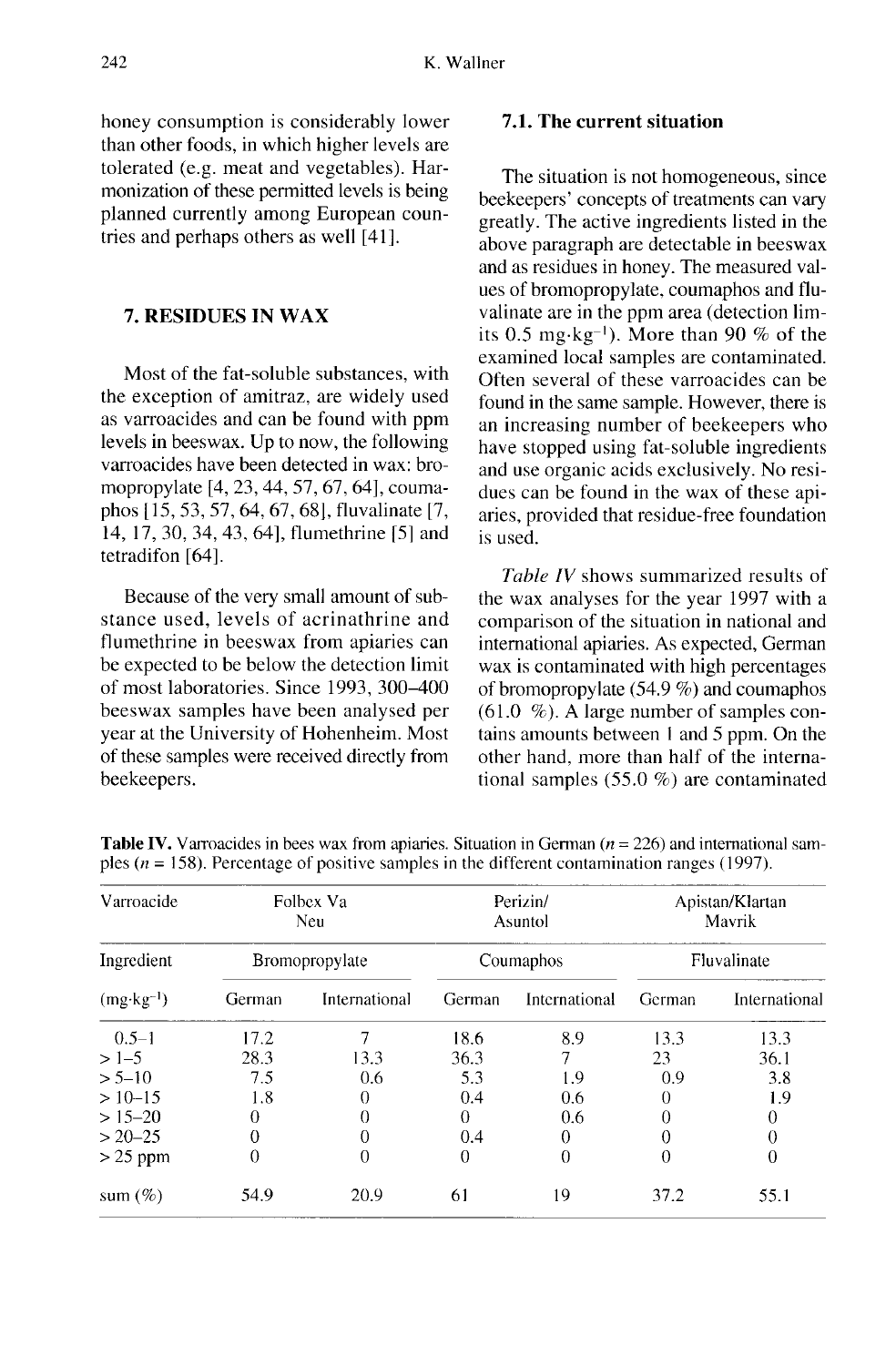with fluvalinate. This active substance can also be found with increasing frequency in German wax. In 1996, the percentage of positive samples was 23.6 % and in 1995 only 13.2 %. Similar frequencies with slightly higher levels were shown in other countries [7, 14, 34, 40]. As a fat-soluble, non-volatile substance, fluvalinate plays the chief role as a residue-creating substance in beeswax.

The same frequencies are also found in wax foundation on the national and foreign market, as beeswax is an internationally traded product. Additional ingredients, which are unknown as varroacides in Germany (e.g. tetradifon), reach the apiaries via foundation produced from imported wax. A clear difference can be seen in the comparison of foundation produced from German or foreign wax. As expected, residues A clear difference can be seen in the comparison of foundation produced from German or foreign wax. As expected, residues of bromopropylate  $(0.5-10 \text{ mg} \cdot \text{kg}^{-1})$  and coumaphos  $(0.5-3.5 \text{ mg} \cdot \text{kg}^{-1})$  can be found parison of foundation produced from German or foreign wax. As expected, residues<br>of bromopropylate  $(0.5-10 \text{ mg} \cdot \text{kg}^{-1})$  and<br>coumaphos  $(0.5-3.5 \text{ mg} \cdot \text{kg}^{-1})$  can be found<br>in a high percentage (both 62.5 %) in founin a high percentage (both 62.5 %) in foundation from wax produced in Germany. These ingredients are rarely found in imported wax (1.7 %) and are rare in foundation from foreign countries (1 and 20 %, respectively). In foreign foundation, fluvalinate is quite often detectable with similar residue values Within 26 examined reign countries (1 and 20 %,<br>n foreign foundation, fluvali-<br>ften detectable with similar<br>in the range 0.5–3.5 mg·kg<sup>-1</sup>.<br>nined samples, five were free of measurable varroacides. These samples came from New Zealand, Denmark, Uruguay and Africa.

In general, residues of varroacides in beeswax are not regulated. With the exception of the USA (fluvalinate: 6 ppm), no official limits exist. Since great amounts of beeswax are processed for pharmaceutical purposes or for the food and cosmetics industries, pesticide residues are problematic. Several companies have created their own internal maximum limits to which contaminated beeswax is acceptable. Because of the easy migration of substances into honey, comb wax should have the least amount of contamination. To ensure that there is no measurable effect, residues in the wax should be lower than  $1 \text{ mg} \cdot \text{kg}^{-1}$  [63].

## 7.2. Biological effects of residues in beeswax

The effect on mortality and fertility of Varroa jacobsoni caused by acaricide residues in beeswax was investigated [20]. Field experiments with coumaphos- and fluvalinate-impregnated foundations (0, 1, 10, 100 ppm) showed that there is a measurable effect on the survival of mother mites, depending on the type and concentration of the acaricide. Coumaphos levels of over 10 ppm in the wax comb killed a high percentage of mites that went into the cells for reproduction. Fluvalinate showed these effects, but only in unrealistically high levels of around 100 ppm in the wax. When the cell walls were covered with cocoons, both substances lost the described effect in any of the tested concentrations. Obviously, the honeybee cocoon is an effective barrier that prevents mites from entering the sealed cells. No negative effects on the bees or the brood were observed during this experiment [20].

#### 8. RESIDUES IN PROPOLIS

Few data exist on the influence of varroacides on the quality of propolis. Propolis that is mainly used in apitherapy should be free of measurable pesticides. The available data show that propolis has a high affinity to fat-soluble varroacides and is susceptible to contamination. For example, bromopropylate was detected with levels > 11 ppm after fumigation [44] and fluvalinate had levels > 8 ppm [30], in single samples of more than 50 ppm [63] after using Apistan strips. Alcoholic extractions of contaminated rough material also contained residues, independent of the alcohol concentration (50-98 %).

#### 9. CONCLUSION

The treatment of colonies against V. *jacobsoni* influences the quality of bee products in many countries of the world.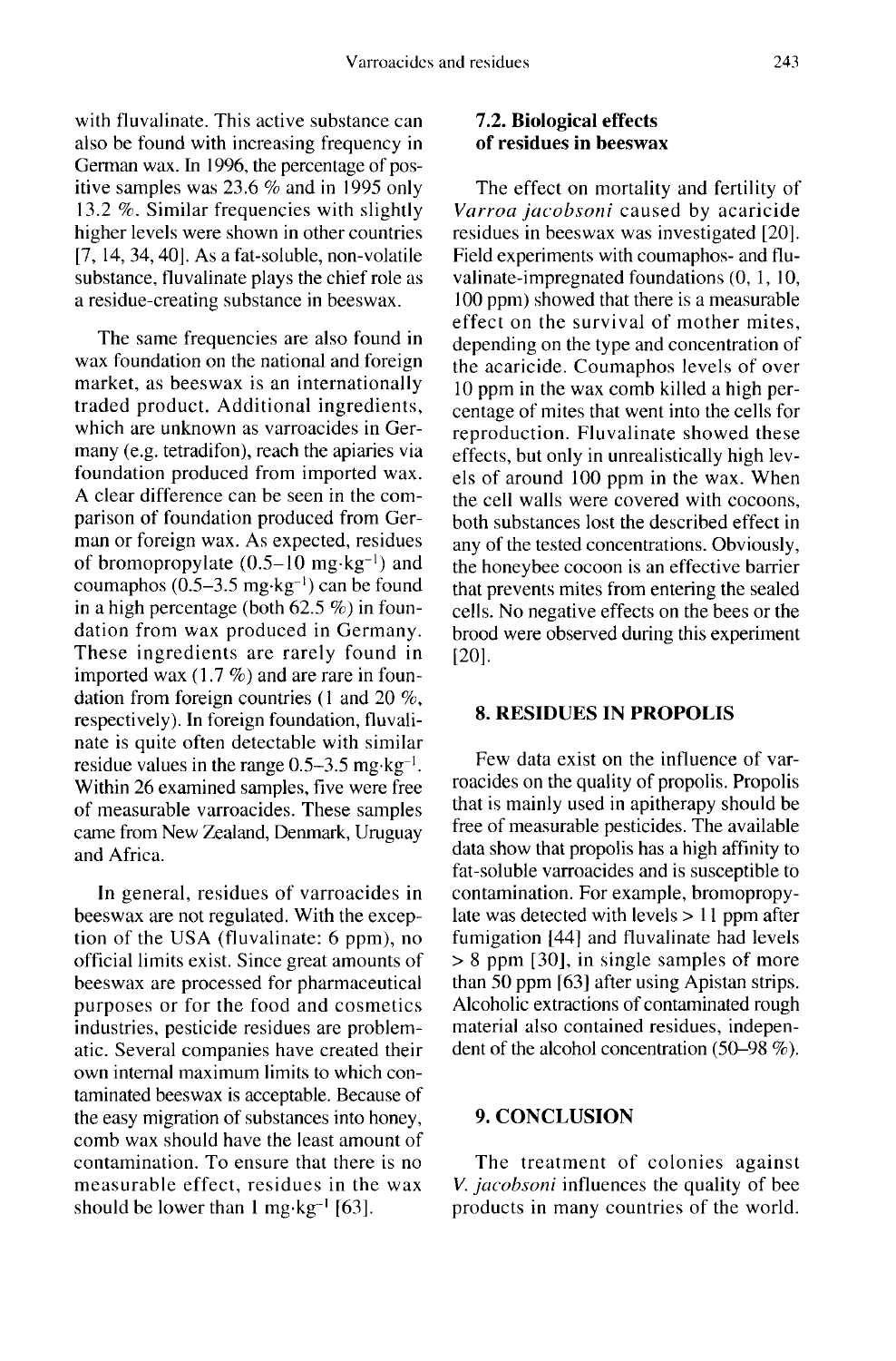Depending on the chosen varroacide, a varying level of residues can be found in honey, beeswax and propolis. Discussions on the toxicology of these residues are endless, as the current official limits do not contribute to an objective consideration of the topic. In the future management of honeybees, it is important to consider that as soon as there is a choice between contaminated and residuefree products, consumers will choose the latter.

The use of synthetic, lipophilic varroacides in colonies should be minimized, and the use of organic acids or essential oils increased. It is also necessary to change habits of recycling wax into foundation. Old combs that are contaminated should not be used for the production of foundation. Instead, foundation should be made from virgin wax and wax cappings. With an increased production of virgin wax in colonies, a system to separate out contaminated combs from the wax recycling process, and an efficient acaracide application system, residue levels in bee products can be maintained below the detectable limits and far below the maximum residue levels.

Résumé - Les varroacides et leurs résidus dans les produits du rucher. Les traitements contre l'acarien Varroa jacobsoni pèsent actuellement sur la qualité des produits du rucher dans de nombreux pays. La discussion sur le caractère dangereux des résidus porte atteinte à l'image positive qu'a le public de ces produits. Les désaccords entre pays concernant la réglementation des produits de traitement autorisés et les limites maximales admissibles (tableau III) ne contribuent pas à dépassionner le débat.

La nature chimique du varroacide et la quantité de substance appliquée peuvent énormément varier (tableaux I et II). Les substances hydrosolubles (acides formique, lactique, oxalique) sont dangereuses pour la qualité du miel, puisqu'elles peuvent être diluées dans le miel. La cire accumule et stabilise les substances liposolubles qui peuvent ensuite migrer des rayons de cire dans le miel entreposé ou le polluer sous forme de particules de cire.

A quelques rares exceptions les varroacides lipophiles utilisés ont pu être retrouvés dans le miel également (limite de détection < 10 ppb). Des données existent actuellement pour les matières actives (m.a.) suivantes : bromopropylate, coumaphos, fluvalinate, malathion, diazinon, chlordimeform et cymiazole.

À l'heure actuelle des résidus de trois m.a. non volatiles et liposolubles sont principalement présents daans les miels allemands. Dans près de 11 % des miels allemands on trouve des résidus de bromopropylate (Folbex VA Neu) dans les limites de 2-10 ppb ; ils provenaient tous sans exception de la m.a. qui s'était fixée dans les rayons à la suite de traitements effectués les années passées. Le coumaphos (Perizin) fournit les résidus les plus souvent détectés dans le miel. Environ 28 % de tous les miels allemands en contenaient des résidus, de l'ordre de 2-15 ppb. On trouve des valeurs semblables dans les miels étrangers. En comparaison le fluvalinate (Klartan, Mavrik, Apistan) apparaît rarement dans le miel. Environ 1 % des miels allemands présen tent des résidus de fluvalinate et ce dans des limites plus basses (2-7 ppb). Des quantités de m.a. allant jusqu'à 40 ppb ont été retrouvées dans des échantillons provenant d'Europe de l'Est. Les résidus d'amitraz sont instables dans le miel. L'amitraz se décompose presque totalement en trois à quatre semaines en produits de dégradation. Dans la cire non plus la m.a. présente à l'origine n'est pas stable (figure 1).

Dans aucun autre pays à l'exception des États-Unis (fluvalinate : 6 ppm), il n'existe de limites supérieures fixées pour les résidus de varroacides dans la cire. Si l'on compare la situation de l'apiculture en 1997 en Allemagne et dans les pays étrangers, il est évident que l'on trouve des pourcentages plus élevés de bromopropylate (54,9 %) et de coumaphos (61,0 %) dans les miels allemands. La majorité des échantillons ren-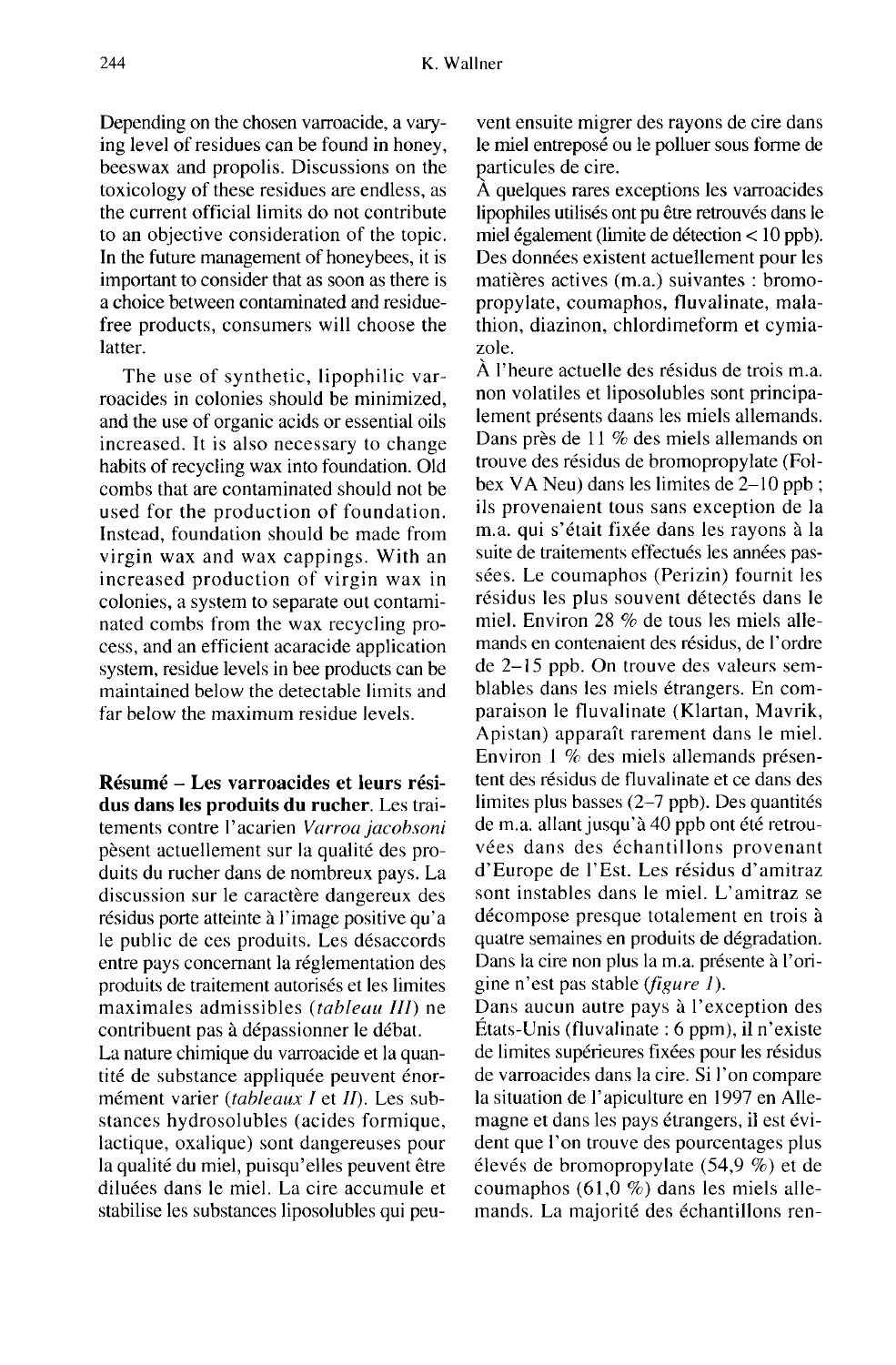ferme des quantités de m.a. comprises entre 1 et 5 ppm. En revanche plus de la moitié des échantillons étrangers (55,0 %) sont pollués par le fluvalinate. La tendance à retrouver cette m.a. dans les miells allemands augmente : en 1996, 23,6 % des échantillons étaient positifs contre seulement 13,2 % en 1995 (tableau IV). Le commerce international de la cire fait apparaître d'autres m.a. inconnnues en Allemagne comme varroacides (par exemple, le tétradifon). Sur les 26 cires gaufrées étudiées en 1997, seules cinq échantillons, provenant de Nouvelle-Zélande, du Danemark, de Finlande, d'Uruguay et d'Afrique, étaient dépourvus de résidus quantifiables de varroacides.

On ne dispose jusqu'à présent que de peu de données concernant les résidus de varroacides dans la propolis. On a mis en évidence, parfois en quantités élevées, la présence de résidus de bromopropylate (> 11 ppm) et de fluvalinate  $(> 50$  ppm).

Pour abaisser le pourcentage d'échantillons de miel, de cire et de propolis pollués, il faut inclure les acides organiques et les huiles essentielles dans les méthodes de lutte. L'utilisation de varroacides liposolubles doit être minimisée et la production de cire vierge accrue. La vieille cire polluée doit être retirée du circuit de la cire gaufrée. © Inra/DIB/ AGIB/Elsevier, Paris

## Apis mellifera / Varroa jacobsoni / acaricide / produits du rucher / résidu

Zusammenfassung - Varroabekämpfungsmittel und ihre Rückstände in Bienenprodukten. Die Bekämpfung der Varroamilbe beeinflußt derzeit die Qualität der Bienenprodukte in vielen Ländern. Die Diskussion über die Gefährlichkeit von Rückständen schadet dem Ansehen der Bienenprodukte in der Öffentlichkeit. Die Unstimmigkeiten zwischen den Ländern bei der Regelung der zugelassenen Bekämpfungsmittel und den zulässigen Höchstgrenzen (Tabelle III) sind für eine Versachlichung dieser Diskussion nicht geeig net.

Der chemische Charakter der Varroazide und ihre applizierten Substanzmengen können sehr unterschiedlich sein. (Tabelle I und II). Wasserlösliche Wirkstoffe (Ameisensäure, Milchsäure, Oxalsäure) gefährden die Honigqualität, da diese Substanzen von Honig leicht aufgenommen werden. Fettlösliche Substanzen werden im Wachs gespeichert und stabilisiert. Aus dem Wabenwachs können sie in den eingelagerten Honig einwandern oder in Form von Wachspartikeln zu belastetem Honig führen.

Mit nur wenigen Ausnahmen werden die angewandten lipophilen Varroazide auch im Honig nachgewiesen (Nachweisgrenzen < 10 ppb). Daten liegen zu folgenden Wirkstoffen vor: Brompropylat, Coumaphos, Fluvalinat, Malathion, Diazinon, Chlordimeform und Cymiazol.

In deutschen Honigen treten derzeit hauptsächlich Rückstände von drei nichtflüchtigen, fettlöslichen Wirkstoffen auf: In ca. 11 % der deutschen Honige können im Bereich von 2-10 ppb Brompropylat-Rückstände gefunden werden. Diese Rückstände stammen ausnahmslos aus dem Wirkstoffdepot, das in den zurückliegenden Anwendungsjahren im Wabenwachs angelegt wurde.

Coumaphos (Perizin) stellt den am häufig sten nachweisbaren Rückstand im Honig dar. Etwa 28 % aller untersuchten einheimischen Honige enthalten Rückstände in Größenordnungen von 2-15 ppb. Mit ähnlichen Rückstandswerten wird Coumaphos auch in Auslandsproben gefunden.

Fluvalinat (Klartan/Mavrik/Apistan) taucht im Honig vergleichsweise selten auf. Etwa 1 % der einheimischen Honige weisen Rückstände im unteren ppb-Bereich (2-7 ppb) auf. Höhere Wirkstoffmengen bis 40 ppb wurden in Proben aus Osteuropa nachgewiesen.

Amitraz-Rückstände sind im Honig nicht stabil. Amitraz zerfällt nach 3-4 Wochen nahezu vollständig in verschiedene Abbauprodukte. Auch im Bienenwachs bleibt der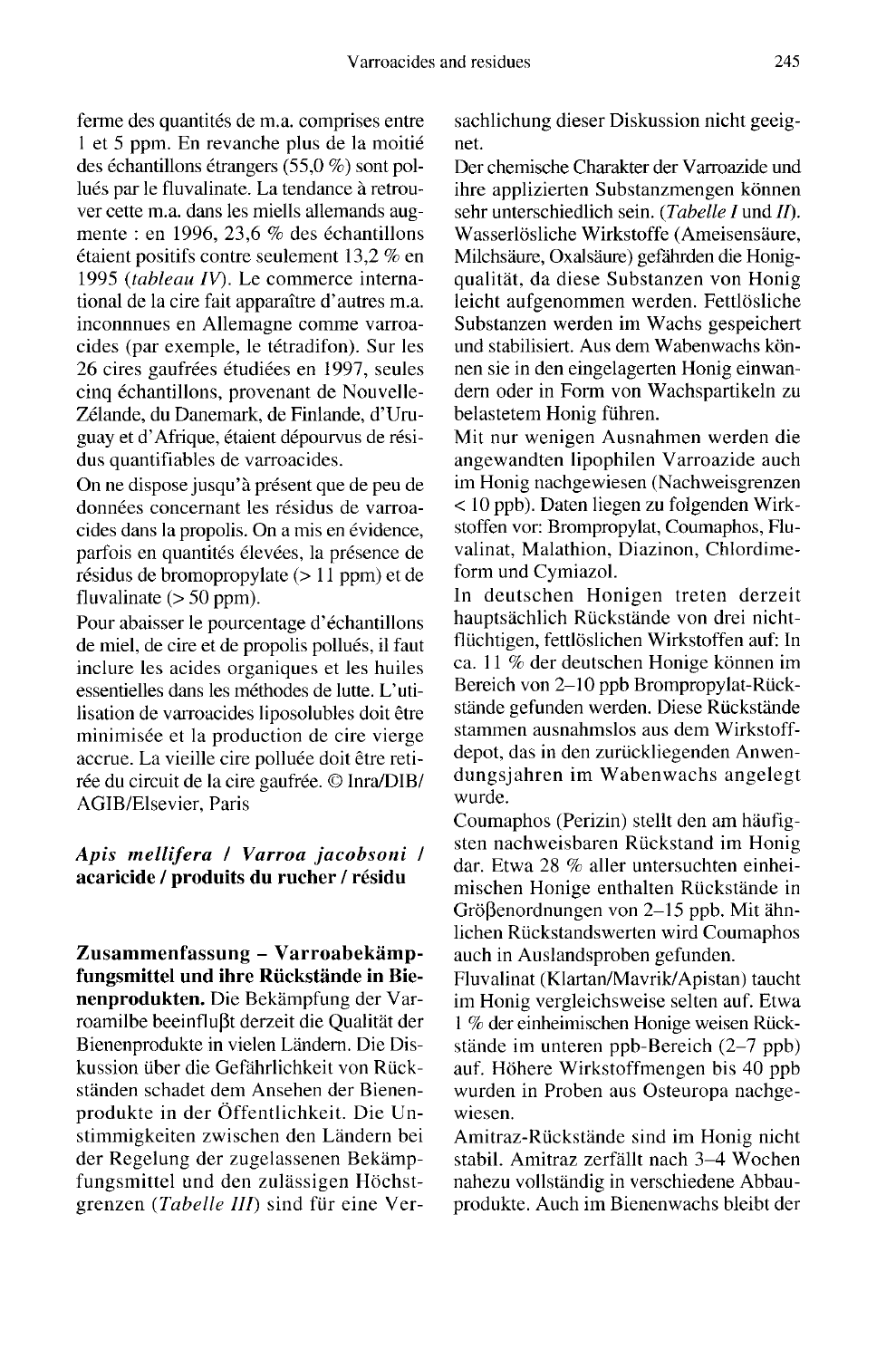ursprünglich eingesetzte Wirkstoff nicht stabil  $(Abb. 1)$ .

Für Rückstände von Varroabekämpfungsmitteln im Bienenwachs gibt es, mit Ausnahme der USA (Fluvalinat 6 ppm) in keinem Land festgelegte Höchstgrenzen.

Stellt man die Situation (1997) in den Imkereien im In- und Ausland gegenüber, wird deutlich, daß in hohen Prozentsätzen in deutschem Wachs die Wirkstoffe Brompropylat (54,9 %) und Coumaphos (61,0 %) zu finden sind. Die überwiegende Zahl der Proben enthält Wirkstoffmengen zwischen 1 und 5 ppm. Dagegen ist mehr als die Hälfte der Auslandsproben (55,0 %) mit Fluvalinat belastet. In deutschen Proben kann dieser Wirkstoff mit zunehmender Tendenz gefunden werden. 1996 betrug die Zahl der positiven Proben 23,6 % und 1995 lediglich 13,2%.

Über den internationalen Wachshandel tauchen zusätzliche Wirkstoffe auf, die in Deutschland als Varroazide unbekannt sind (z.B. Tetradifon). Von den insgesamt 26 im Jahr 1997 untersuchten internationalen Mittelwandchargen waren lediglich 5 frei von meßbaren Varroazidrückständen. Das Wachs dieser Chargen kam aus Neuseeland, Dänemark, Finnland, Uruguay und Afrika. Bisher liegen nur wenige Daten zur Rückstandssituation von Varroaziden in Propolis vor. Nachgewiesen wurden Brompropylat (> 11 ppm) und Fluvalinat mit teilweise sehr hohen Rückstandsmengen (> 50 ppm).

Um den Anteil der meßbar belasteten Honig-, Wachs- und Propolisproben zu senken, müssen zukünftig vor allem die organischen Säuren in die Bekämpfungskonzepte aufgenommen werden. Auf der anderen Seite muß der Einsatz von fettlöslichen Medikamenten optimiert und die Produktion von Jungfernwachs gesteigert werden. Kontaminiertes Altwachs muβ aus dem<br>Kreislauf über Mittelwände herausgenommen werden. © Inra/DIB/AGIB/Elsevier, Paris

## Apis mellifera / Varroabekämpfungsmittel / Bienenprodukte / Rückstände

## REFERENCES

- [1] Atienza J., Jimenez J., Bernal J.L., Martin M.T., Supercritical fluid extraction of fluvalinate residues in honey. Determination by high-per formance liquid chromatography, J. Chromatogr. 655 (1993) 95-99.
- [2] Balayannis P.G., Santas L.A., Dissipation of malathion and fluvalinate residues from honey, J. Apic. Res. 31 (1992) 70-76.
- [3] Bogdanov S., Bestimmung von Amitraz und seinen Metaboliten in Honig durch HPLC, Mitteilung der Sektion Bienen 3 (1988) 1-9.
- [4] Bogdanov S., Kilchenmann V., Acaricide residues in beeswax: long-term studies in Switzerland, Apidologie 26 (1995) 319-321.
- [5] Bogdanov S., Kilchenmann V., Imdorf A., Acaricide residues in beeswax and honey, in: Mizrahi A., Lensky Y. (Eds.), Bee Products, Plenum Press, New York, 1997, pp. 239-246
- [6] Bogdanov S., Imdorf A., Kilchenmann V., Residues in wax and honey after Api Life VAR treatment, Apidologie 29 (1998) 513-524.
- [7] Bogdanov S., Kilchenmann V., Imdorf A., Acaricide residues in some bee products, J. Apic. Res. 37 (1998) 57-67.
- [8] Büchler R., Erzeugung von Naturbau und mögliche Auswirkungen auf die Volksentwicklung, Allg. Dtsch. Imkerztg. 30 (1996) 20-23.
- [9] Büchler R., Maul V., The after-effect of Bay varol treatment in honey bee colonies on varroa mites introduced later on, Apidologie 22 (1991) 389-396.
- [10] Bussiéras J., Goetz C., Weissenberger J., Essai de traitement au moyen d'amitraz sur support solide, Rev. Fr. Apic. 470 (1988) 23-26.
- [11] Cabras P., Determination of cymiazole residues in honey by liquid chromatograpy, J. Assoc. Off. Anal. Chem. Int. 76 (1993) 92-94.
- [12] Capolongo F., Baggio A., Piro R., Schivo A., Mutinelli F., Sabatini A.G., Colombo F., Marcazzan G.L., Massi S., Nanetti A., Trattamento della varroasi con acido formico: accumulo nel miele e influenza sulle sue caratteristiche, L'Ape nostra amica 8 (1996) 4-11.
- [13] Darchen R., La cire, son recyclage et son rôle probable à l'intérieur d'une colonie d'Apis mellifica, Apidologie 11 (1980) 193-202.
- [14] De Greef M., De Wael L., Van Laere O., Bestimmung der Rückstände von Fluvalinat in belgischem Honig und Bienenwachs, Allg. Dtsch. Imkerztg. 7 (1994) 7-8.
- [15] De Lahitte J.D., A propos du Perizin, Santé de l'Abeille 98 (1987) 54-61.
- [16] De Paoli M., Taccheo B.M., Solid-phase extraction and gas chromatographic determination of flumethrin residues in honey, Pestic. Sci. 34 (1992) 61-63.
- [17] Faucon J.P., Flamini C., Traitement de la varroatose. Étude comparative de dispositifs à libération lente : essais préliminaires, Bulletin des GTV 1 (1989) 49-52.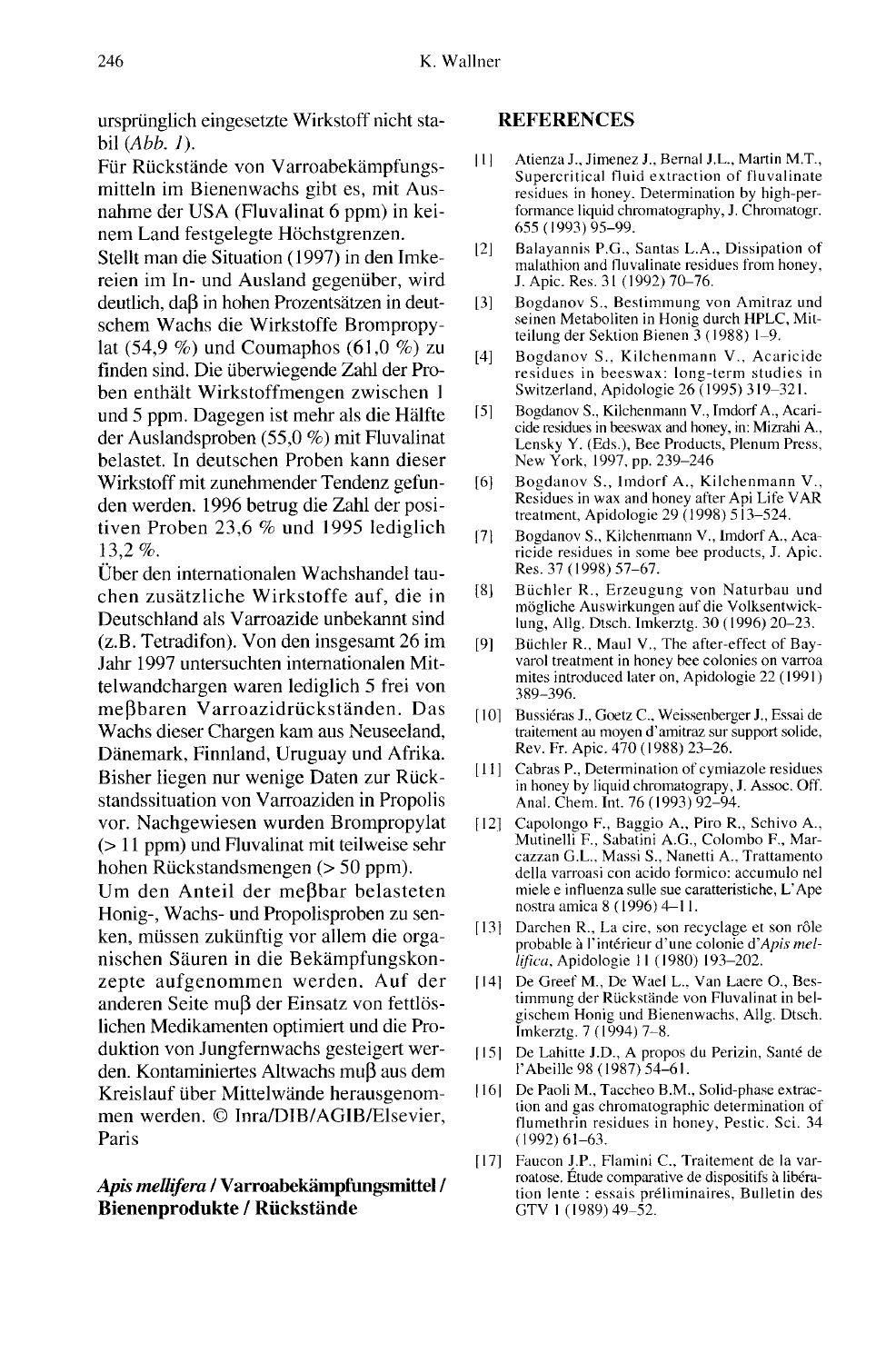- [18] Fernández Muino M.A., Simal Lozano J., Gas chromatographic-mass spectrometric method for the simultaneous determination of amitraz, bromopropylate, coumaphos, cymiazole and fluvalinate residues in honey, Analyst 118 (1993) 1519-1522.
- [19] Floris I., Papoff C.M., Prota R., Controllo autunnale con Apitol di Varroa jacobsoni Oud. in un ambiente mediterraneo, Apicoltura 10 (1995) 33-42.
- [20] Fries I., Wallner K., Rosenkranz P., Effects on Varroa jacobsoni from acaricides in beeswax, J. Apic. Res. 37 (1998) 85-90.
- [21] Garcia M.A.F., Melgar M.J.R., Latorre C.H., Fernandez M.I.G., Evidence for safety of coumaphos, diazinon and malathion, Vet. Hum. Toxicol. 36 (1994) 429-432.
- [22] Gufler H.K., Wallner K., Apistanresistente Varroamilben auch in Südtirol. Bienenwelt 37 (1995) 165-166.
- [23] Hansen H., Petersen J.H., Residues in honey and wax after treatment of bee colonies with bromopropylate, Dan. J. Plant Soil Sci. 92 (1988) 1-6.
- [24] Imdorf A., Charrrière J.D., Alternative Varroabekämpfung, Eidgenössische Forschungsanstalt für Milchwirtschaft, Bern, 1998.
- [25] Imdorf A., Bogdanov S., Kilchenmann V., Maquelin C., Apilife VAR: a new varroacide with thymol as the main ingredient, Bee World 76 (1995) 77-83.
- [26] Jiménez J., Atienza J., Bernal J.L., Characterization of fluvalinate residues in honey by gas chromatography, J. High Resol. Chromatogr. 18 (1995) 367-372.
- [27] Jiménez J., Bernal J.L., del Nozal M.J., Toribio L., Characterisation and monitoring of Amitraz degradation products in honey, J. High Resol. Chromatogr. 64 (1997) 81-84.
- [28] Klein E., Rückstände des Akarizids Chlordimeform in Honig, Lebensm. Gerichtl. Chem. 43 (1989) 86-93.
- [29] Klein E., Weber E., Hurler E., Mayer L., Gaschromatographische Bestimmung von Isopropyl-4.4-Dibrombenzilat (Brompropylat), 4.4-Dibrombenzophenon und verschiedenen Akariziden in Honig und Wabenwachs, Dtsch. Lebensm. Rundsch. 82 ( 1986) 185-188.
- [30] Kubik M., Nowacki J., Michalczuk L., Pidek A., Marcinkowski J., Penetration of fluvalinate into bee-products, J. Fruit Ornam. Plant Res. 1 (1995) 13-22.
- [31] Laub E., Metzler B., Putz A., Roth M., Zur Rückstandssituation zugelassener Varroatosebekämpfungsmittel in Honig. Lebensm. Gerichtl. Chem. 4 (1987) 107-109.
- [32] Liebig G., Varroaleitfaden, Landesverband Württembergischer Imker, Stuttgart, 1990.
- [33] Liebig G., Einfach Imkern, Gerhard Liebig, Stuttgart, 1998.
- [34] Lodesani M., Pellacani A., Bergomi S., Carpana E., Rabitti T., Lasagni P., Residue determination for some products used against Varroa infestation in bees, Apidologie 23 (1992) 257-272.
- [35] Lubinevski Y., Stern Y., Slazbezki Y., Lensky Y., Ben-Yossef H., Gerson U., Control of Varroa jacobsoni and Tropilaelaps clareae mites using Mavrik in Apis mellifera colonies und subtropi cal and tropical climates, Am. Bee J. 128 (1988) 48-52.
- [36] Marx H., Stolle A., Zum gesundheitlichen Risiko für den Honigkonsumenten bei Behandlung eines Befalles mit Varroamilben mittels Oxalsäure, Amtstierärztl. Dienst Lebensmitt.kontr. 4 ( 1997) 164-165.
- [37] Milani N., The resistance of Varroa jacobsoni Oud to pyrethroids: a laboratory assay, Apidologie 26 (1995) 415-429.
- [38] Moosbeckhofer R., Ergebnisse aus Biotests über die Langzeitwirkung von Apistan und Bayvarol, Bienenwelt 33 (1991) 149-154 and 179-181.
- [39] Mutinelli F., Baggio A., Capolongo F., Piro R., Prandin L., Biaison L., A scientific note on oxalic acid by topical application for the control of varroosis, Apidologie 28 (1997) 461-462.
- [40] Pechhacker H., Wallner K., Zur Rückstandsfrage im Rahmen dcr Varroabehandlung, Bienenvater 111 (1991) 46-48.
- [41] Piro R., European legislation for residues in bee products, in: 25th Int. Apicultural Congress, Antwerpen 1997, Apimondia Publ. House, Bucharest, 1999 (in press).
- [42] Shcrma J., McGinnis S.C., Determination of pentachlorphenol and cymiazole in water and honey by C-18 solid phase extraction and quantitative HPTLC, J. Liq. Chromatogr. 18 (1995) 755-761.
- [43] Slabezki Y., Gal H., Lensky Y., The effect of fluvalinate applications in bee colonies on pop ulations levels of Varroa jacobsoni and honey bees (Apis mellifera L.) and on residues in honey and wax, BeeScience 1 (1991) 189-195.
- [44] Stehr C., Wachendörfer G., Seeger H., Gaschromatographische Rückstandsuntersuchungen auf nach Anwendung von Folbex VA Neu im Rahmen der Varroatosebekämpfung, Tierärztl. Umsch. 51 (1996) 249-254.
- [45] Stoya W., Wachendörfer G., Kary I., Siebentritt P., Kaiser E., Ameisensäure als Therapeutikum gegen Varroatose und ihre Auswirkungen auf den Honig, Dtsch. Lebensm. Rundsch. 82 (1986) 217-221.
- [46] Stoya W., Wachendörfer G., Kary I., Siebentritt P., Kaiser E., Milchsäure als Therapeutikum gegen Varroatose und ihre Auswirkungen auf den Honig, Dtsch. Lebensm. Rundsch. 83 (1987) 283-286.